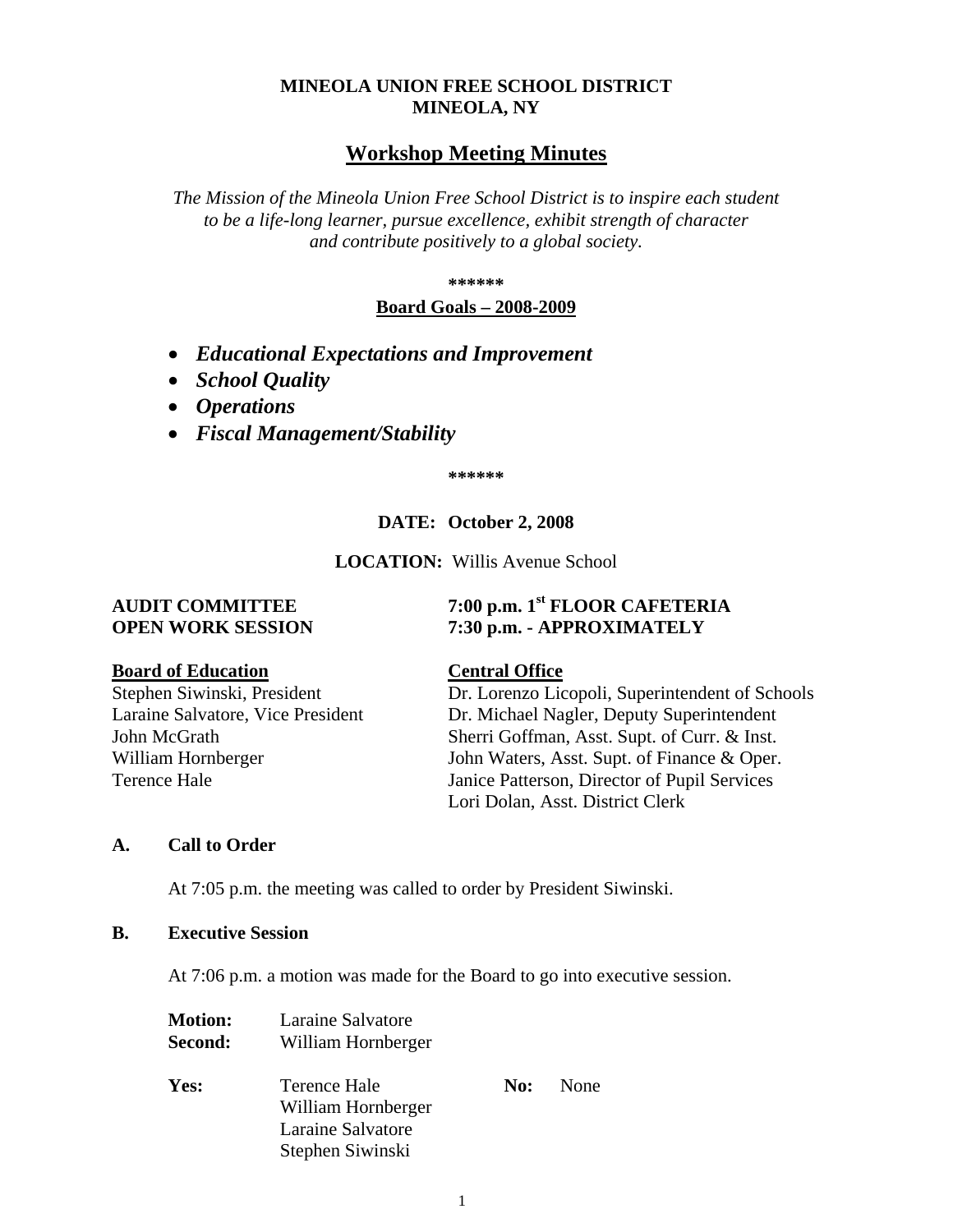**Passed:** Yes

At 7:20 p.m. Mr. McGrath joined the meeting.

At 8:00 p.m. a motion was made to come out of executive session.

| <b>Motion:</b> | Laraine Salvatore                                                                           |     |      |
|----------------|---------------------------------------------------------------------------------------------|-----|------|
| Second:        | William Hornberger                                                                          |     |      |
| Yes:           | Terence Hale<br>William Hornberger<br>John McGrath<br>Laraine Salvatore<br>Stephen Siwinski | No: | None |
|                |                                                                                             |     |      |

**Passed:** Yes

- **C. Pledge of Allegiance**
- **D. Reading of Mission**
- **E. Moment of Silent Meditation**
- **F. Dais & Visitor Introductions**
- **G. Old Business**
- **H. New Business**

### **1. Independent External Auditor's Report for the Year Ending June 30, 2008**

**RESOLUTION #30 – BE IT RESOLVED** that the Board of Education accepts the Independent External Auditor's Report for the year ending June 30, 2008 and places it on file.

| <b>Motion:</b> | Laraine Salvatore                                                                           |     |      |
|----------------|---------------------------------------------------------------------------------------------|-----|------|
| Second:        | Terence Hale                                                                                |     |      |
| Yes:           | Terence Hale<br>William Hornberger<br>John McGrath<br>Laraine Salvatore<br>Stephen Siwinski | No: | None |
|                |                                                                                             |     |      |

**Passed:** Yes

### **2. Proposed Salary Schedule for Occupational Therapists**

**RESOLUTION #31 – BE IT RESOLVED** that the Board of Education approves the proposed salary schedule for Occupational Therapists as set forth in Attachment "A".

**Motion:** Laraine Salvatore **Second:** Terence Hale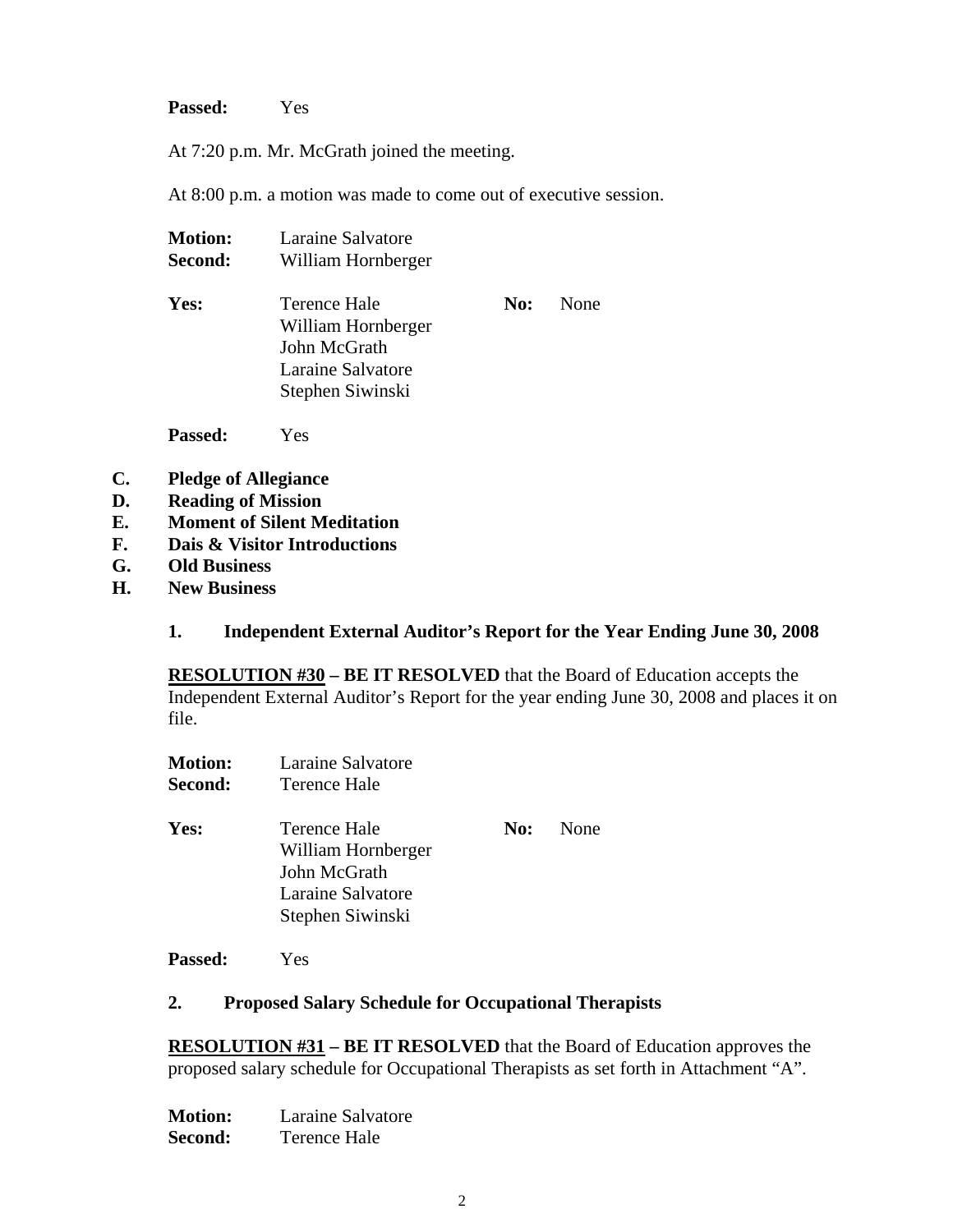**Yes:** Terence Hale **No:** None William Hornberger John McGrath Laraine Salvatore Stephen Siwinski

**Passed:** Yes

## **I. Superintendent's Reports**

### • **Student Leadership Report –** Ralph Amitrano

Discussion: Mr. Amitrano introduced Jill Wetzel and Gail Jakubek as 2 members of the Student Leadership Class, a new course created as a result of attending the Principal's Leadership conferences held at Adelphi each year, whereby six students would accompany the Principals and Physical Education teachers. Mr. Amitrano stated that it was a great program, and they wanted to bring it back to more students, so this course was developed to review aspects and characteristics of leadership. Letters were sent to approximately 50-60  $10<sup>th</sup>$  grade students inviting them to participate in the course, and 16 enrolled. Mr. Amitrano stated that the students complete the course as  $11<sup>th</sup>$  graders and, as seniors the students become leaders in their Physical Education class. Jill Wetzel and Gail Jakubek stated that they really loved the class, they had lots of responsibility, and they had to write lesson plans and helped them become better public speakers.

- A member of the public asked how they were selected. Mr. Amitrano replied that the PE teachers selected students that demonstrated leadership qualities, and not based on athletic ability.
- Mr. Hornberger asked what age the seniors teach, and Mr. Amitrano replied that, this year, the seniors teach their own grade, but eventually they would teach the younger grades.
- Ms. Salvatore inquired if, out of 50-60 students, a class of 16 was sufficient, and Mr. Amitrano replied that he had wanted a class of 20, but that it only worked out for 16 students when it came to scheduling.
- Mr. Siwinski asked the students what attracted them to the course, and the students replied that they were invited, and they really love gym.
- $\div$  The Superintendent of Schools and Mr. Siwinski thanked the students for coming.
- **District Physical Education Plan –** Ralph Amitrano presented the State Audit in PE and Athletics, stating that 20 schools in New York State were randomly selected to be audited, and that Mineola was the only school in Nassau County. The audit was conducted by the NYS Comptroller's office over a 4 day period, where they examined required instruction, the Physical Education Plan and personnel licensing and staff certification. The results of the audit indicated compliance in all areas except grades K-6 required instructional time, and a Physical Education Plan is not filed with the State Education Department. In response to the Audit, Mr. Amitrano stated that he would send a copy of the Plan to New York State, and discussed options for compliance with regard to additional instructional time for grades K-6. He further stated that, of the 20 schools audited, only 13 schools had a Plan, and none of the schools had them filed with the Sate.
- **Superintendent's Comments**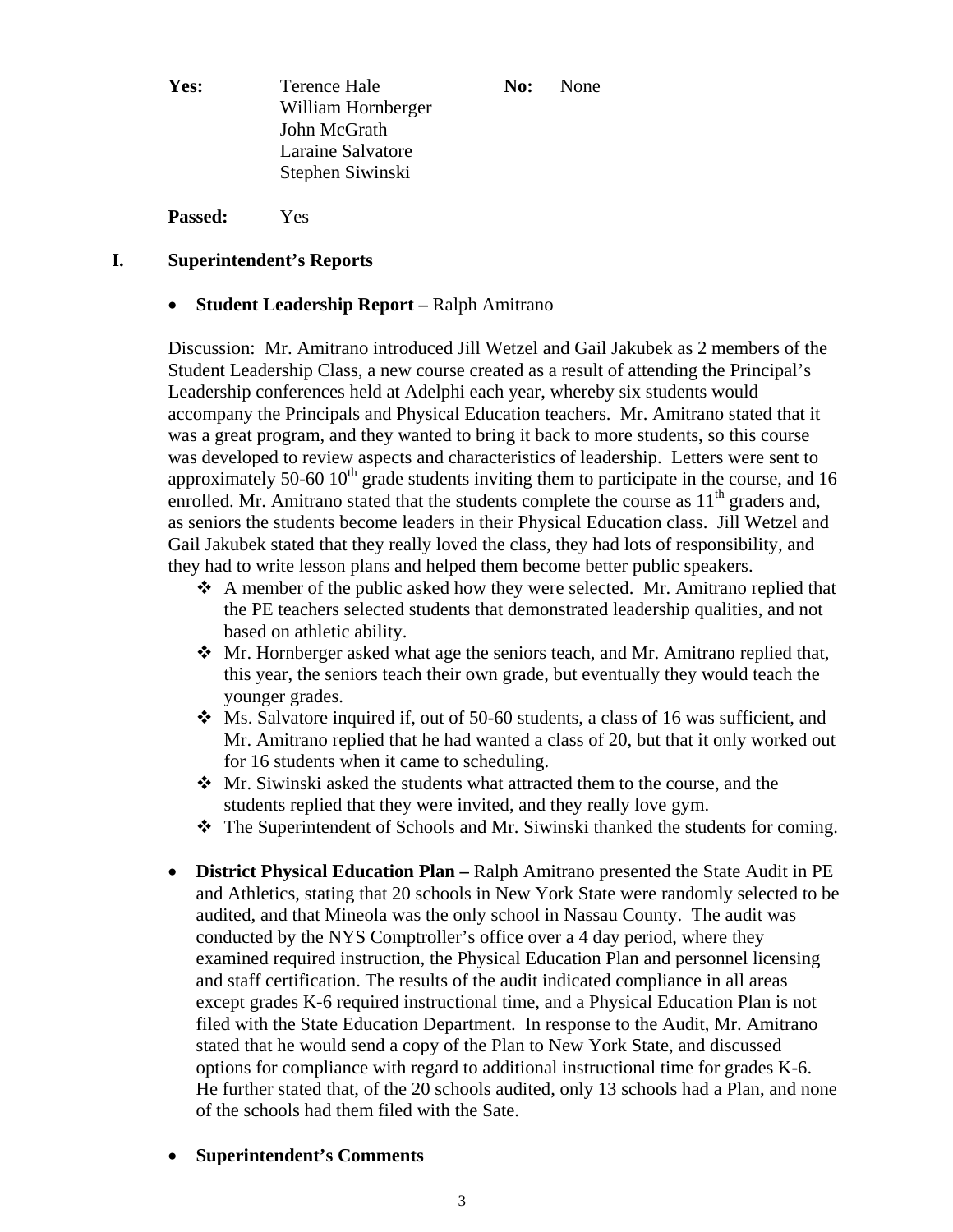- $\hat{\mathbf{v}}$  The Superintendent stated that Homecoming was postponed due to inclement weather, targeting a make-up date of November 1.
- $\div$  He further stated that the schools will be finishing their School Improvement Plans and would be ready for the Board in about two weeks.
- $\triangleleft$  Follow-ups in support of Bill Urianek's Can Drive for the Christopher Levy Fund, the Central Office and Willis Ave. staff are conducting their own can drive. Also, the Superintendent stated that he was looking for direction from the Board with regard to the November 1 timeline on the Cost Reduction Plan, and whether they were looking for generic or specific scenarios. Mr. Hornberger stated that scenarios did not necessarily have to be specific. Ms. Salvatore stated that she prefer that the scenarios not touch any programs for the children. The Superintendent of Schools stated that the cost reduction scenarios would be presented at the November  $6<sup>th</sup>$  Board of Education meeting.

### • **Tentative Agenda Topics**

Discussion: The Superintendent asked if the draft of the Board of Education Agenda Tentative Topics was what the Board was looking for, and Mr. Siwinski replied yes.

#### • **Budget Calendar**

A draft of the Proposed 2009-2010 Budget Development Calendar was presented to the Board.

Mr. Siwinski asked Lori Dolan to e-mail the elementary school PTA Presidents to let them know that Board representatives would be attending next month's meetings as follows:

Ms. Salvatore – Meadow Mr. Hornberger – Hampton Mr. hale – Cross Mr. McGrath – Jackson

Mr. Siwinski announced that he and the Superintendent will have an open door meeting with the public on October 16, 2008, from 6:30 – 7:00 in the Willis Cafeteria.

#### **K. Adjournment**

At 9:20 p.m. a motion was made to adjourn this meeting of the Board of Education.

| <b>Motion:</b> | John McGrath                                                                                |     |      |
|----------------|---------------------------------------------------------------------------------------------|-----|------|
| Second:        | Terence Hale                                                                                |     |      |
| Yes:           | Terence Hale<br>William Hornberger<br>John McGrath<br>Laraine Salvatore<br>Stephen Siwinski | No: | None |
| <b>Passed:</b> | Yes                                                                                         |     |      |